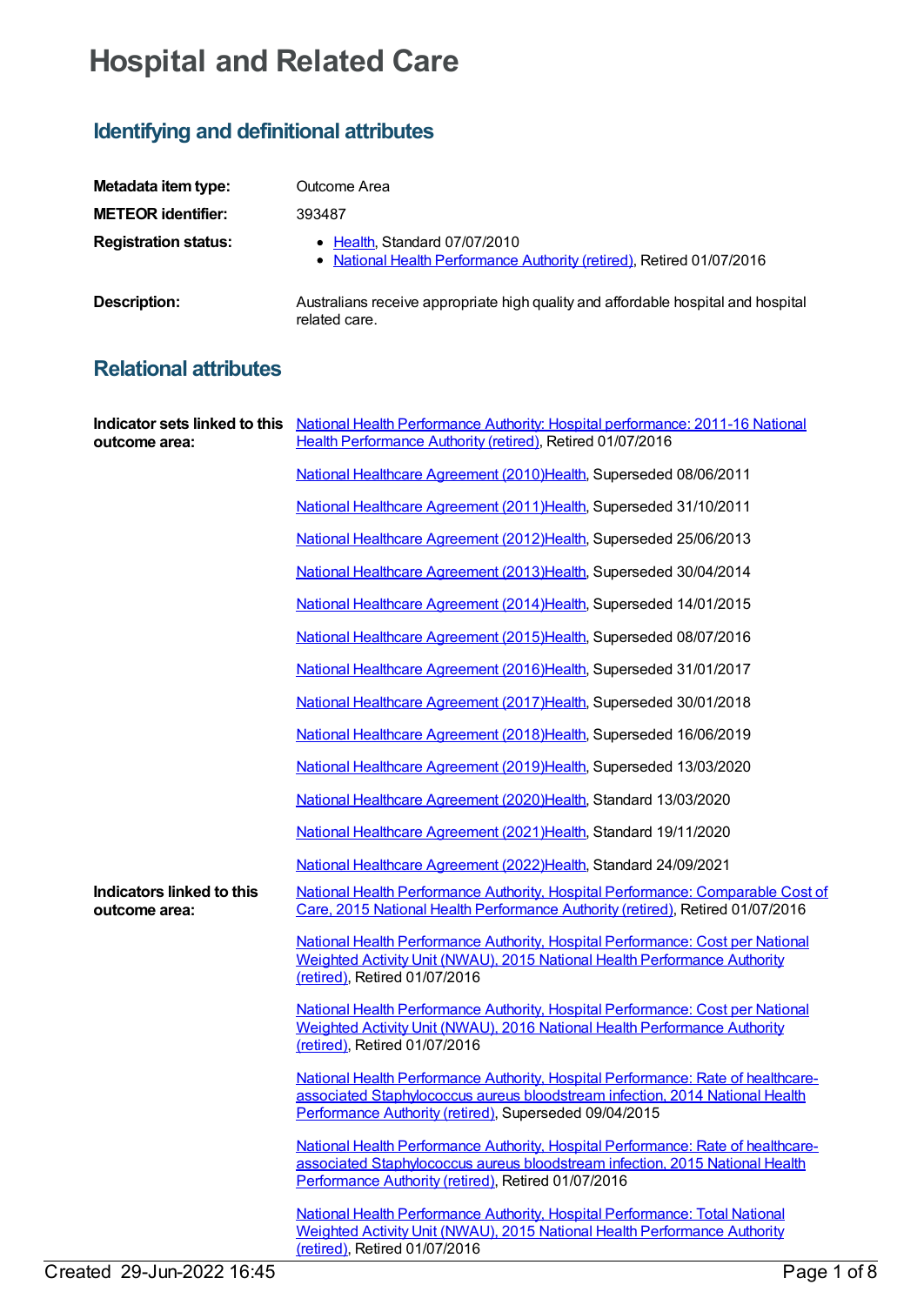National Health Performance Authority, Hospital [Performance:](https://meteor.aihw.gov.au/content/635556) Total National Weighted Activity Unit (NWAU), 2016 National Health [Performance](https://meteor.aihw.gov.au/RegistrationAuthority/8) Authority (retired), Retired 01/07/2016

National Health Performance Authority, Hospital [Performance:](https://meteor.aihw.gov.au/content/602645) Total 'units of activity', Comparable Cost of Care, 2015 National Health [Performance](https://meteor.aihw.gov.au/RegistrationAuthority/8) Authority (retired), Retired 01/07/2016

National Health Performance Authority, Hospital [Performance:](https://meteor.aihw.gov.au/content/558277) Waiting times for emergency hospital care: [Percentage](https://meteor.aihw.gov.au/RegistrationAuthority/8) completed within four hours, 2014 National Health Performance Authority (retired), Retired 01/07/2016

National Healthcare Agreement PIa: Proportion of emergency radiotherapy treatment started within the emergency [timeframeHealth,](https://meteor.aihw.gov.au/content/595028) Qualified 12/01/2016

National Healthcare Agreement PIb: Waiting times for non-emergency [radiotherapyHealth,](https://meteor.aihw.gov.au/content/594454) Qualified 12/01/2016

National Healthcare Agreement: [P34-Waiting](https://meteor.aihw.gov.au/content/395010) times for elective surgery, 201[0Health](https://meteor.aihw.gov.au/RegistrationAuthority/12), Superseded 08/06/2011

National Healthcare Agreement: [P35-Waiting](https://meteor.aihw.gov.au/content/395017) times for emergency department care, 201[0Health](https://meteor.aihw.gov.au/RegistrationAuthority/12), Superseded 08/06/2011

National Healthcare Agreement: [P36-Waiting](https://meteor.aihw.gov.au/content/395019) time for admission following emergency department care, 201[0Health,](https://meteor.aihw.gov.au/RegistrationAuthority/12) Superseded 08/06/2011

National Healthcare Agreement: P37-Waiting times for [radiotherapy](https://meteor.aihw.gov.au/content/395064) and orthopaedic specialists, 201[0Health](https://meteor.aihw.gov.au/RegistrationAuthority/12), Superseded 08/06/2011

National Healthcare Agreement: [P38-Adverse](https://meteor.aihw.gov.au/content/395066) drug events in hospitals, 201[0Health](https://meteor.aihw.gov.au/RegistrationAuthority/12), Superseded 08/06/2011

National Healthcare Agreement: [P39-Healthcare-associated](https://meteor.aihw.gov.au/content/395068) Staphylococcus aureus (including MRSA) bacteraemia in acute care hospitals, 201[0Health](https://meteor.aihw.gov.au/RegistrationAuthority/12), Superseded 08/06/2011

National Healthcare Agreement: [P40-Pressure](https://meteor.aihw.gov.au/content/395073) ulcers in hospitals, 2010[Health](https://meteor.aihw.gov.au/RegistrationAuthority/12), Superseded 08/06/2011

National Healthcare [Agreement:](https://meteor.aihw.gov.au/content/395076) P41-Falls resulting in patient harm in hospitals, 201[0Health](https://meteor.aihw.gov.au/RegistrationAuthority/12), Superseded 08/06/2011

National Healthcare Agreement: [P42-Intentional](https://meteor.aihw.gov.au/content/395079) self-harm in hospitals, 201[0Health](https://meteor.aihw.gov.au/RegistrationAuthority/12), Superseded 08/06/2011

National Healthcare Agreement: [P43-Unplanned/unexpected](https://meteor.aihw.gov.au/content/395081) readmissions within 28 days of selected surgical admissions, 201[0Health](https://meteor.aihw.gov.au/RegistrationAuthority/12), Superseded 08/06/2011

National Healthcare Agreement: [P44-Survival](https://meteor.aihw.gov.au/content/395085) of people diagnosed with cancer, 201[0Health](https://meteor.aihw.gov.au/RegistrationAuthority/12), Superseded 08/06/2011

National Healthcare Agreement: P45-Rates of services: Overnight [separations,](https://meteor.aihw.gov.au/content/395088) 201[0Health](https://meteor.aihw.gov.au/RegistrationAuthority/12), Superseded 08/06/2011

National Healthcare [Agreement:](https://meteor.aihw.gov.au/content/395091) P46-Rates of services: Outpatient occasions of service, 2010[Health,](https://meteor.aihw.gov.au/RegistrationAuthority/12) Superseded 08/06/2011

National Healthcare [Agreement:](https://meteor.aihw.gov.au/content/395093) P47-Rates of services: Non-acute care separations, 201[0Health](https://meteor.aihw.gov.au/RegistrationAuthority/12), Superseded 08/06/2011

National Healthcare [Agreement:](https://meteor.aihw.gov.au/content/395095) P48-Rates of services: Hospital procedures, 201[0Health](https://meteor.aihw.gov.au/RegistrationAuthority/12), Superseded 08/06/2011

National Healthcare Agreement: PB 04-Within five years implement a nationally consistent approach to [activity-based](https://meteor.aihw.gov.au/content/428996) funding for public hospital services, which also reflects Community Service Obligations for small and regional hospital services, 2011 Health, Superseded 30/10/2011

National Healthcare Agreement: PB 04-Within five years implement a nationally consistent approach to [activity-based](https://meteor.aihw.gov.au/content/435830) funding for public hospital services, which also reflects Community Service Obligations for small and regional hospital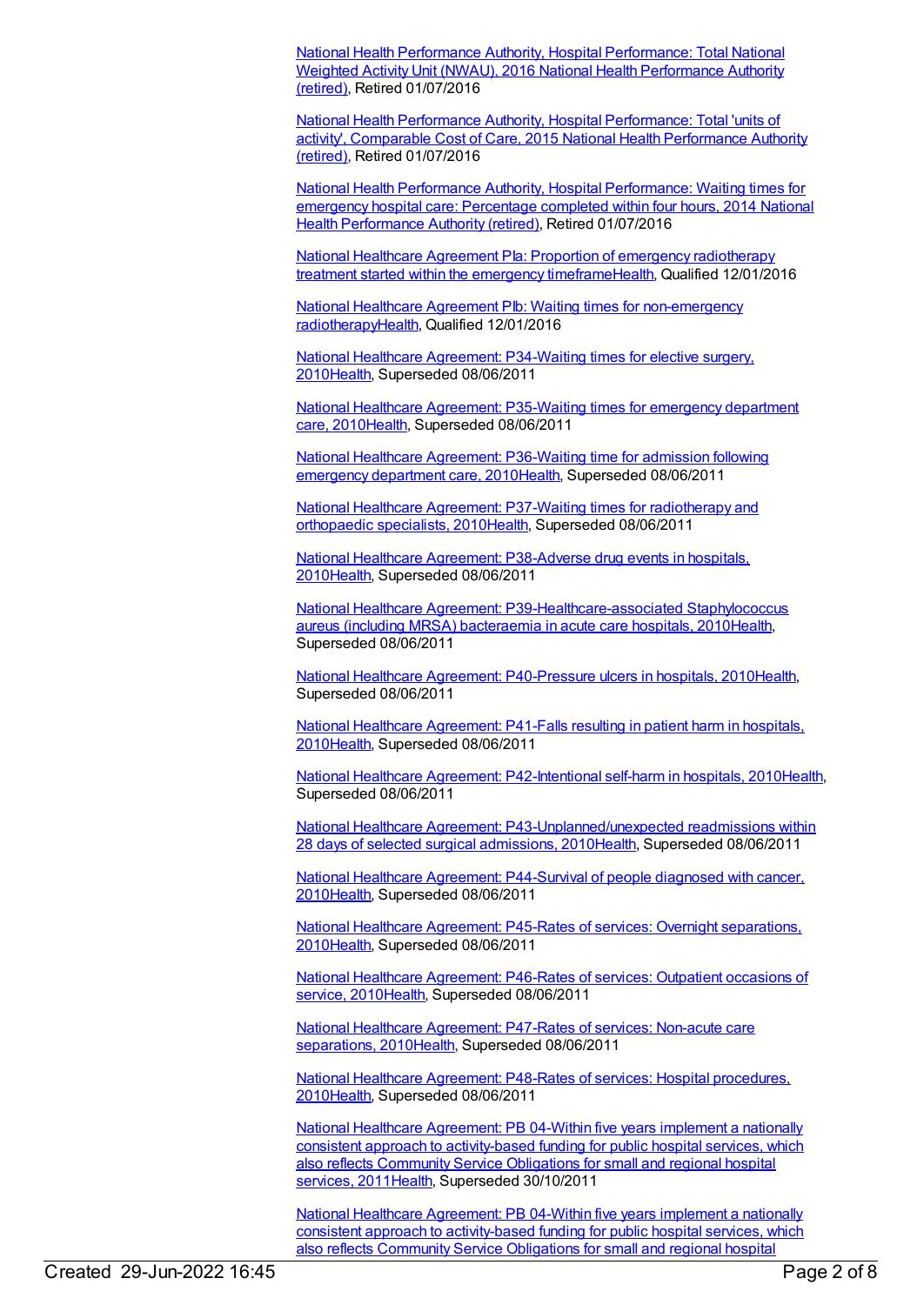services, 201[2Health](https://meteor.aihw.gov.au/RegistrationAuthority/12), Retired 25/06/2013

National Healthcare Agreement: PB 05-By 2012–13, 80 per cent of emergency department presentations are seen within clinically [recommended](https://meteor.aihw.gov.au/content/428999) triage times as recommended by the Australasian College of Emergency Medicine, 201[1Health](https://meteor.aihw.gov.au/RegistrationAuthority/12), Superseded 30/10/2011

National Healthcare Agreement: PB 05-By 2012–13, 80 per cent of emergency department presentations are seen within clinically [recommended](https://meteor.aihw.gov.au/content/435832) triage times as recommended by the Australasian College of Emergency Medicine, 201[2Health](https://meteor.aihw.gov.au/RegistrationAuthority/12), Retired 25/06/2013

National Healthcare Agreement: PB 06-The rate of [Staphylococcus](https://meteor.aihw.gov.au/content/429156) aureus (including MRSA) bacteraemia is no more than 2.0 per 10,000 occupied bed days for acute care public hospitals by 2011–12 in each state and territory, 201[1Health](https://meteor.aihw.gov.au/RegistrationAuthority/12), Superseded 30/10/2011

National Healthcare Agreement: PB 06-The rate of [Staphylococcus](https://meteor.aihw.gov.au/content/443693) aureus (including MRSA) bacteraemia is no more than 2.0 per 10,000 occupied bed days for acute care public hospitals by 2011–12 in each state and territory, 201[2Health](https://meteor.aihw.gov.au/RegistrationAuthority/12), Superseded 25/06/2013

National Healthcare Agreement: PB g–Better health services: the rate of [Staphylococcus](https://meteor.aihw.gov.au/content/740896) aureus (including MRSA) bacteraemia is no more than 1.0 per 10,000 occupied bed days for acute care public hospitals by 2020–21 in each state and territory, 2022[Health,](https://meteor.aihw.gov.au/RegistrationAuthority/12) Standard 24/09/2021

National Healthcare Agreement: PB g–Better health services: the rate of [Staphylococcus](https://meteor.aihw.gov.au/content/598849) aureus (including MRSA) bacteraemia is no more than 2.0 per 10,000 occupied bed days for acute care public hospitals by 2011–12 in each state and territory, 2016[Health,](https://meteor.aihw.gov.au/RegistrationAuthority/12) Superseded 04/08/2016

National Healthcare Agreement: PB g–Better health services: the rate of [Staphylococcus](https://meteor.aihw.gov.au/content/629982) aureus (including MRSA) bacteraemia is no more than 2.0 per 10,000 occupied bed days for acute care public hospitals by 2011–12 in each state and territory, 2017[Health,](https://meteor.aihw.gov.au/RegistrationAuthority/12) Superseded 30/01/2018

National Healthcare Agreement: PB g–Better health services: the rate of [Staphylococcus](https://meteor.aihw.gov.au/content/658536) aureus (including MRSA) bacteraemia is no more than 2.0 per 10,000 occupied bed days for acute care public hospitals by 2011–12 in each state and territory, 2018[Health,](https://meteor.aihw.gov.au/RegistrationAuthority/12) Superseded 19/06/2019

National Healthcare Agreement: PB g–Better health services: the rate of [Staphylococcus](https://meteor.aihw.gov.au/content/698940) aureus (including MRSA) bacteraemia is no more than 2.0 per 10,000 occupied bed days for acute care public hospitals by 2011–12 in each state and territory, 2019[Health,](https://meteor.aihw.gov.au/RegistrationAuthority/12) Superseded 13/03/2020

National Healthcare Agreement: PB g–Better health services: the rate of [Staphylococcus](https://meteor.aihw.gov.au/content/716267) aureus (including MRSA) bacteraemia is no more than 2.0 per 10,000 occupied bed days for acute care public hospitals by 2011–12 in each state and territory, 2020[Health,](https://meteor.aihw.gov.au/RegistrationAuthority/12) Standard 13/03/2020

National Healthcare Agreement: PB g–Better health services: the rate of [Staphylococcus](https://meteor.aihw.gov.au/content/725830) aureus (including MRSA) bacteraemia is no more than 2.0 per 10,000 occupied bed days for acute care public hospitals by 2011–12 in each state and territory, 2021[Health,](https://meteor.aihw.gov.au/RegistrationAuthority/12) Standard 16/09/2020

National Healthcare Agreement: PB g-Better health: the rate of [Staphylococcus](https://meteor.aihw.gov.au/content/498327) aureus (including MRSA) bacteraemia is no more than 2.0 per 10,000 occupied bed days for acute care public hospitals by 2011–12 in each state and territory, 201[3Health](https://meteor.aihw.gov.au/RegistrationAuthority/12), Superseded 30/04/2014

National Healthcare Agreement: PB g-Better health: the rate of [Staphylococcus](https://meteor.aihw.gov.au/content/517690) aureus (including MRSA) bacteraemia is no more than 2.0 per 10,000 occupied bed days for acute care public hospitals by 2011–12 in each state and territory, 201[4Health](https://meteor.aihw.gov.au/RegistrationAuthority/12), Superseded 14/01/2015

National Healthcare Agreement: PB g-Better health: the rate of [Staphylococcus](https://meteor.aihw.gov.au/content/559068) aureus (including MRSA) bacteraemia is no more than 2.0 per 10,000 occupied bed days for acute care public hospitals by 2011–12 in each state and territory, 201[5Health](https://meteor.aihw.gov.au/RegistrationAuthority/12), Superseded 08/07/2016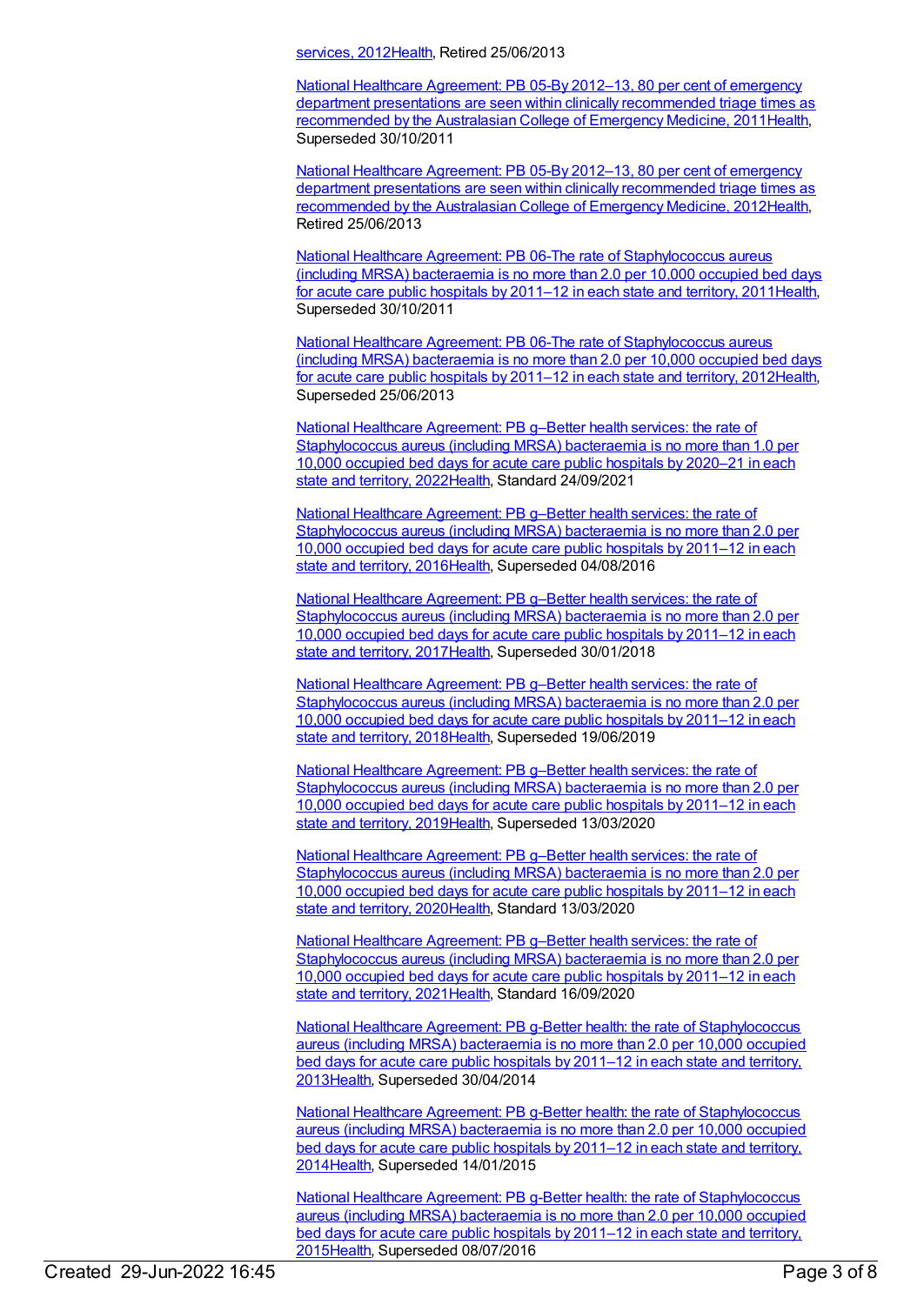National Healthcare Agreement: PI [20a-Waiting](https://meteor.aihw.gov.au/content/497219) times for elective surgery: waiting times in days, 201[3Health](https://meteor.aihw.gov.au/RegistrationAuthority/12), Superseded 30/04/2014

National Healthcare Agreement: PI [20a-Waiting](https://meteor.aihw.gov.au/content/517644) times for elective surgery: waiting times in days, 201[4Health](https://meteor.aihw.gov.au/RegistrationAuthority/12), Superseded 14/01/2015

National Healthcare Agreement: PI [20a-Waiting](https://meteor.aihw.gov.au/content/559030) times for elective surgery: waiting times in days, 201[5Health](https://meteor.aihw.gov.au/RegistrationAuthority/12), Superseded 08/07/2016

National Healthcare Agreement: PI [20a–Waiting](https://meteor.aihw.gov.au/content/598742) times for elective surgery: waiting times in days, 201[6Health](https://meteor.aihw.gov.au/RegistrationAuthority/12), Superseded 31/01/2017

National Healthcare Agreement: PI [20a–Waiting](https://meteor.aihw.gov.au/content/630038) times for elective surgery: waiting times in days, 201[7Health](https://meteor.aihw.gov.au/RegistrationAuthority/12), Superseded 30/01/2018

National Healthcare Agreement: PI [20a–Waiting](https://meteor.aihw.gov.au/content/658495) times for elective surgery: waiting times in days, 201[8Health](https://meteor.aihw.gov.au/RegistrationAuthority/12), Superseded 19/06/2019

National Healthcare Agreement: PI [20a–Waiting](https://meteor.aihw.gov.au/content/698999) times for elective surgery: waiting times in days, 201[9Health](https://meteor.aihw.gov.au/RegistrationAuthority/12), Superseded 13/03/2020

National Healthcare Agreement: PI [20a–Waiting](https://meteor.aihw.gov.au/content/716570) times for elective surgery: waiting times in days, 202[0Health](https://meteor.aihw.gov.au/RegistrationAuthority/12), Standard 13/03/2020

National Healthcare Agreement: PI [20a–Waiting](https://meteor.aihw.gov.au/content/725789) times for elective surgery: waiting times in days, 202[1Health](https://meteor.aihw.gov.au/RegistrationAuthority/12), Standard 16/09/2020

National Healthcare Agreement: PI [20a–Waiting](https://meteor.aihw.gov.au/content/740845) times for elective surgery: waiting times in days, 202[2Health](https://meteor.aihw.gov.au/RegistrationAuthority/12), Standard 24/09/2021

National Healthcare Agreement: PI [20b-Waiting](https://meteor.aihw.gov.au/content/497217) times for elective surgery: proportion seen on time, 2013[Health](https://meteor.aihw.gov.au/RegistrationAuthority/12), Superseded 30/04/2014

National Healthcare Agreement: PI [20b-Waiting](https://meteor.aihw.gov.au/content/517642) times for elective surgery: proportion seen on time, 2014[Health](https://meteor.aihw.gov.au/RegistrationAuthority/12), Superseded 14/01/2015

National Healthcare Agreement: PI [20b-Waiting](https://meteor.aihw.gov.au/content/559028) times for elective surgery: proportion seen on time, 2015[Health](https://meteor.aihw.gov.au/RegistrationAuthority/12), Superseded 08/07/2016

National Healthcare Agreement: PI [20b–Waiting](https://meteor.aihw.gov.au/content/598740) times for elective surgery: proportion seen on time, 2016[Health](https://meteor.aihw.gov.au/RegistrationAuthority/12), Superseded 04/08/2016

National Healthcare Agreement: PI [20b–Waiting](https://meteor.aihw.gov.au/content/630040) times for elective surgery: proportion seen on time, 2017[Health](https://meteor.aihw.gov.au/RegistrationAuthority/12), Superseded 30/01/2018

National Healthcare Agreement: PI [20b–Waiting](https://meteor.aihw.gov.au/content/658493) times for elective surgery: proportion seen on time, 2018[Health](https://meteor.aihw.gov.au/RegistrationAuthority/12), Superseded 19/06/2019

National Healthcare Agreement: PI [20b–Waiting](https://meteor.aihw.gov.au/content/698900) times for elective surgery: proportion seen on time, 2019[Health](https://meteor.aihw.gov.au/RegistrationAuthority/12), Superseded 13/03/2020

National Healthcare Agreement: PI [20b–Waiting](https://meteor.aihw.gov.au/content/716575) times for elective surgery: proportion seen on time, 2020[Health](https://meteor.aihw.gov.au/RegistrationAuthority/12), Standard 13/03/2020

National Healthcare Agreement: PI 20b-Waiting times for elective surgery: proportion seen on time, 2021[Health](https://meteor.aihw.gov.au/RegistrationAuthority/12), Standard 16/09/2020

National Healthcare Agreement: PI [20b–Waiting](https://meteor.aihw.gov.au/content/740843) times for elective surgery: proportion seen on time, 2022[Health](https://meteor.aihw.gov.au/RegistrationAuthority/12), Standard 24/09/2021

National Healthcare Agreement: PI [21a-Waiting](https://meteor.aihw.gov.au/content/497186) times for emergency hospital care: Proportion seen on time, 201[3Health](https://meteor.aihw.gov.au/RegistrationAuthority/12), Superseded 30/04/2014

National Healthcare Agreement: PI [21a-Waiting](https://meteor.aihw.gov.au/content/517640) times for emergency hospital care: Proportion seen on time, 201[4Health](https://meteor.aihw.gov.au/RegistrationAuthority/12), Superseded 14/01/2015

National Healthcare Agreement: PI [21a-Waiting](https://meteor.aihw.gov.au/content/559026) times for emergency hospital care: Proportion seen on time, 201[5Health](https://meteor.aihw.gov.au/RegistrationAuthority/12), Superseded 08/07/2016

National Healthcare Agreement: PI [21a–Waiting](https://meteor.aihw.gov.au/content/598738) times for emergency hospital care: Proportion seen on time, 201[6Health,](https://meteor.aihw.gov.au/RegistrationAuthority/12) Superseded 31/01/2017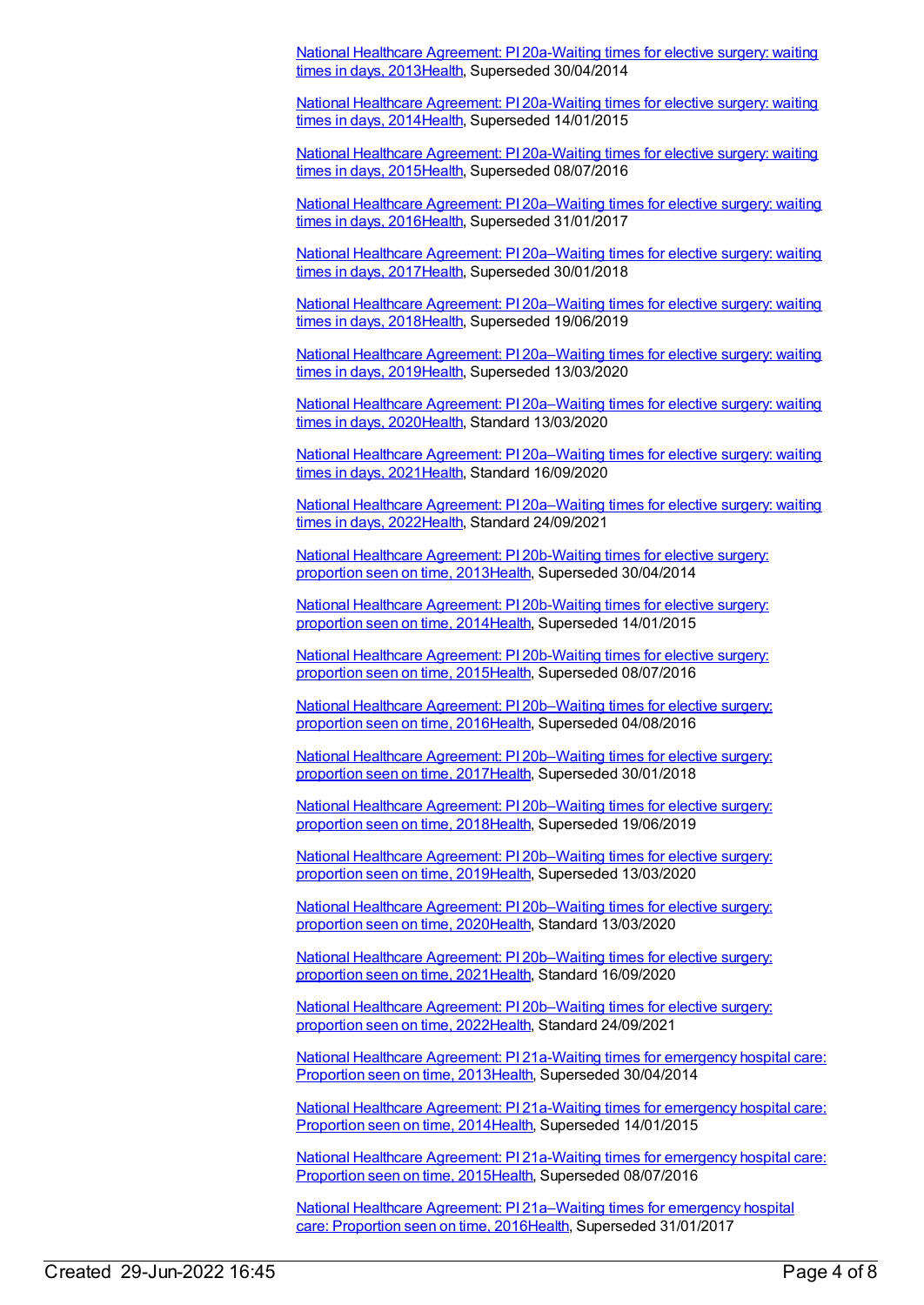National Healthcare Agreement: PI [21a–Waiting](https://meteor.aihw.gov.au/content/630043) times for emergency hospital care: Proportion seen on time, 201[7Health,](https://meteor.aihw.gov.au/RegistrationAuthority/12) Superseded 30/01/2018

National Healthcare Agreement: PI [21a–Waiting](https://meteor.aihw.gov.au/content/658491) times for emergency hospital care: Proportion seen on time, 201[8Health,](https://meteor.aihw.gov.au/RegistrationAuthority/12) Superseded 19/06/2019

National Healthcare Agreement: PI [21a–Waiting](https://meteor.aihw.gov.au/content/698898) times for emergency hospital care: Proportion seen on time, 201[9Health,](https://meteor.aihw.gov.au/RegistrationAuthority/12) Superseded 13/03/2020

National Healthcare Agreement: PI [21a–Waiting](https://meteor.aihw.gov.au/content/716686) times for emergency hospital care: proportion seen on time, 202[0Health](https://meteor.aihw.gov.au/RegistrationAuthority/12), Standard 13/03/2020

National Healthcare Agreement: PI [21a–Waiting](https://meteor.aihw.gov.au/content/725785) times for emergency hospital care: proportion seen on time, 202[1Health](https://meteor.aihw.gov.au/RegistrationAuthority/12), Standard 16/09/2020

National Healthcare Agreement: PI [21a–Waiting](https://meteor.aihw.gov.au/content/740840) times for emergency hospital care: proportion seen on time, 202[2Health](https://meteor.aihw.gov.au/RegistrationAuthority/12), Standard 24/09/2021

National Healthcare Agreement: PI [21b-Waiting](https://meteor.aihw.gov.au/content/497210) times for emergency hospital care: Proportion completed within four hours, 201[3Health](https://meteor.aihw.gov.au/RegistrationAuthority/12), Superseded 30/04/2014

National Healthcare Agreement: PI [21b-Waiting](https://meteor.aihw.gov.au/content/517638) times for emergency hospital care: Proportion completed within four hours, 201[4Health](https://meteor.aihw.gov.au/RegistrationAuthority/12), Superseded 14/01/2015

National Healthcare Agreement: PI [21b-Waiting](https://meteor.aihw.gov.au/content/559024) times for emergency hospital care: Proportion completed within four hours, 201[5Health](https://meteor.aihw.gov.au/RegistrationAuthority/12), Superseded 08/07/2016

National Healthcare Agreement: PI [21b–Waiting](https://meteor.aihw.gov.au/content/598736) times for emergency hospital care: proportion of patients whose length of emergency department stay is less than or equal to four hours, 201[6Health](https://meteor.aihw.gov.au/RegistrationAuthority/12), Superseded 04/08/2016

National Healthcare Agreement: PI [21b–Waiting](https://meteor.aihw.gov.au/content/630045) times for emergency hospital care: proportion of patients whose length of emergency department stay is less than or equal to four hours, 201[7Health](https://meteor.aihw.gov.au/RegistrationAuthority/12), Superseded 30/01/2018

National Healthcare Agreement: PI [21b–Waiting](https://meteor.aihw.gov.au/content/658489) times for emergency hospital care: proportion of patients whose length of emergency department stay is less than or equal to four hours, 201[8Health](https://meteor.aihw.gov.au/RegistrationAuthority/12), Superseded 19/06/2019

National Healthcare Agreement: PI [21b–Waiting](https://meteor.aihw.gov.au/content/698895) times for emergency hospital care: proportion of patients whose length of emergency department stay is less than or equal to four hours, 201[9Health](https://meteor.aihw.gov.au/RegistrationAuthority/12), Superseded 13/03/2020

National Healthcare Agreement: PI [21b–Waiting](https://meteor.aihw.gov.au/content/716695) times for emergency hospital care: proportion of patients whose length of emergency department stay is less than or equal to four hours, 202[0Health](https://meteor.aihw.gov.au/RegistrationAuthority/12), Standard 13/03/2020

National Healthcare Agreement: PI [21b–Waiting](https://meteor.aihw.gov.au/content/725783) times for emergency hospital care: proportion of patients whose length of emergency department stay is less than or equal to four hours, 202[1Health](https://meteor.aihw.gov.au/RegistrationAuthority/12), Standard 16/09/2020

National Healthcare Agreement: PI [21b–Waiting](https://meteor.aihw.gov.au/content/740838) times for emergency hospital care: proportion of patients whose length of emergency department stay is less than or equal to four hours, 202[2Health](https://meteor.aihw.gov.au/RegistrationAuthority/12), Standard 24/09/2021

National Healthcare Agreement: PI [22-Healthcare](https://meteor.aihw.gov.au/content/497153) associated infections, 201[3Health](https://meteor.aihw.gov.au/RegistrationAuthority/12), Superseded 25/11/2013

National Healthcare Agreement: PI [22-Healthcare](https://meteor.aihw.gov.au/content/517636) associated infections, 201[4Health](https://meteor.aihw.gov.au/RegistrationAuthority/12), Superseded 14/01/2015

National Healthcare Agreement: PI [22-Healthcare](https://meteor.aihw.gov.au/content/559022) associated infections, 201[5Health](https://meteor.aihw.gov.au/RegistrationAuthority/12), Superseded 08/07/2016

National Healthcare Agreement: PI [22–Healthcare](https://meteor.aihw.gov.au/content/598734) associated infections: Staphylococcus aureus bacteraemia, 201[6Health](https://meteor.aihw.gov.au/RegistrationAuthority/12), Superseded 04/08/2016

National Healthcare Agreement: PI [22–Healthcare](https://meteor.aihw.gov.au/content/630047) associated infections: Staphylococcus aureus bacteraemia, 201[7Health](https://meteor.aihw.gov.au/RegistrationAuthority/12), Superseded 30/01/2018

National Healthcare Agreement: PI [22–Healthcare](https://meteor.aihw.gov.au/content/658487) associated infections: Staphylococcus aureus bacteraemia, 201[8Health](https://meteor.aihw.gov.au/RegistrationAuthority/12), Superseded 19/06/2019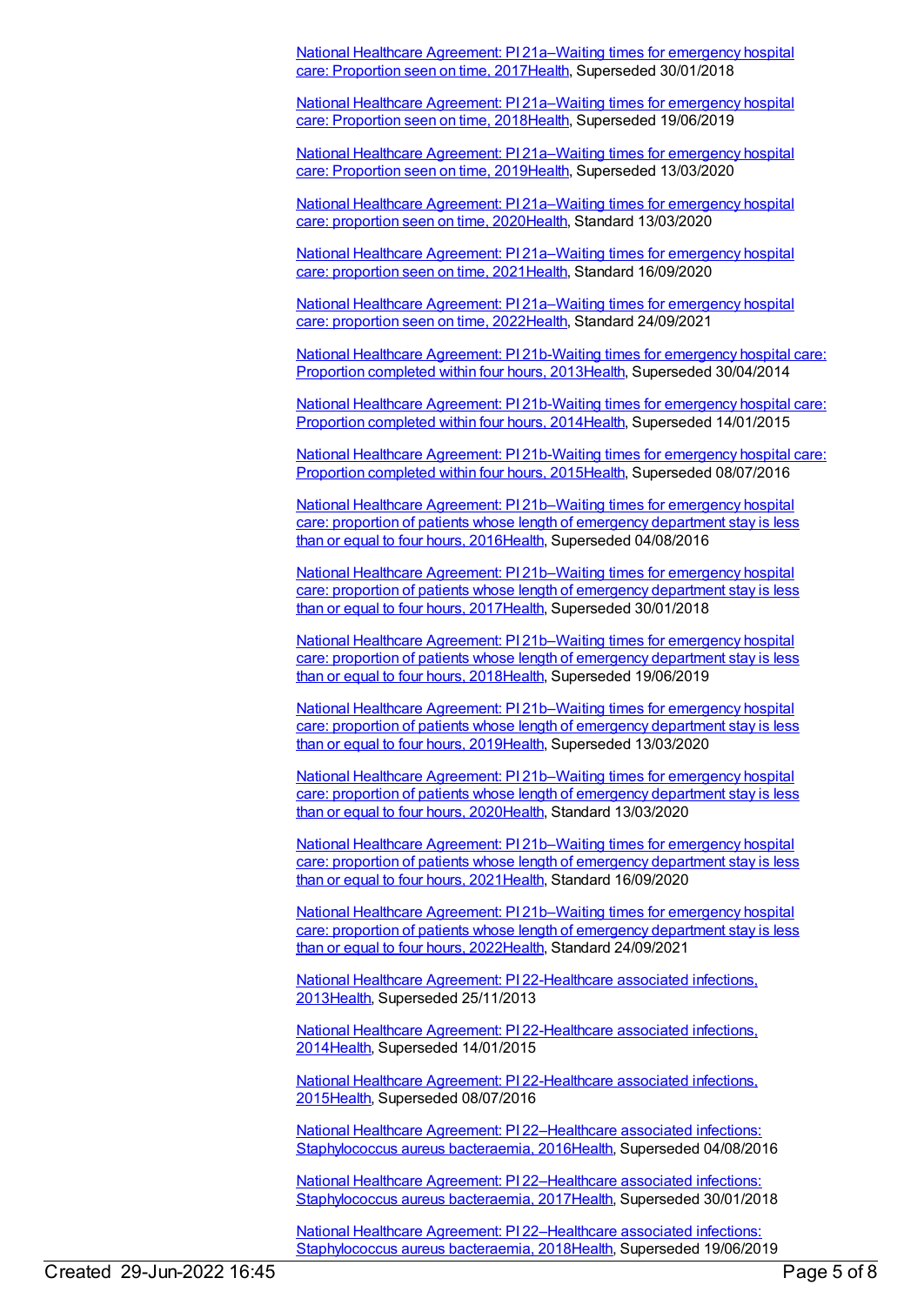National Healthcare Agreement: PI [22–Healthcare](https://meteor.aihw.gov.au/content/698892) associated infections: Staphylococcus aureus bacteraemia, 201[9Health](https://meteor.aihw.gov.au/RegistrationAuthority/12), Superseded 13/03/2020

National Healthcare Agreement: PI [22–Healthcare](https://meteor.aihw.gov.au/content/716702) associated infections: Staphylococcus aureus bacteraemia, 202[0Health](https://meteor.aihw.gov.au/RegistrationAuthority/12), Standard 13/03/2020

National Healthcare Agreement: PI [22–Healthcare](https://meteor.aihw.gov.au/content/725781) associated infections: Staphylococcus aureus bacteraemia, 202[1Health](https://meteor.aihw.gov.au/RegistrationAuthority/12), Standard 16/09/2020

National Healthcare Agreement: PI [22–Healthcare](https://meteor.aihw.gov.au/content/740834) associated infections: Staphylococcus aureus bacteraemia, 202[2Health](https://meteor.aihw.gov.au/RegistrationAuthority/12), Standard 24/09/2021

National Healthcare Agreement: PI [23-Unplanned](https://meteor.aihw.gov.au/content/497129) hospital readmission rates, 201[3Health](https://meteor.aihw.gov.au/RegistrationAuthority/12), Superseded 30/04/2014

National Healthcare Agreement: PI [23-Unplanned](https://meteor.aihw.gov.au/content/517634) hospital readmission rates, 201[4Health](https://meteor.aihw.gov.au/RegistrationAuthority/12), Superseded 14/01/2015

National Healthcare Agreement: PI [23-Unplanned](https://meteor.aihw.gov.au/content/559020) hospital readmission rates, 201[5Health](https://meteor.aihw.gov.au/RegistrationAuthority/12), Superseded 08/07/2016

National Healthcare Agreement: PI [23–Unplanned](https://meteor.aihw.gov.au/content/598732) hospital readmission rates, 201[6Health](https://meteor.aihw.gov.au/RegistrationAuthority/12), Superseded 31/01/2017

National Healthcare Agreement: PI [23–Unplanned](https://meteor.aihw.gov.au/content/630049) hospital readmission rates, 201[7Health](https://meteor.aihw.gov.au/RegistrationAuthority/12), Superseded 30/01/2018

National Healthcare Agreement: PI [23–Unplanned](https://meteor.aihw.gov.au/content/658485) hospital readmission rates, 201[8Health](https://meteor.aihw.gov.au/RegistrationAuthority/12), Superseded 19/06/2019

National Healthcare Agreement: PI [23–Unplanned](https://meteor.aihw.gov.au/content/698890) hospital readmission rates, 201[9Health](https://meteor.aihw.gov.au/RegistrationAuthority/12), Superseded 13/03/2020

National Healthcare Agreement: PI [23–Unplanned](https://meteor.aihw.gov.au/content/716786) hospital readmission rates, 202[0Health](https://meteor.aihw.gov.au/RegistrationAuthority/12), Standard 13/03/2020

National Healthcare Agreement: PI [23–Unplanned](https://meteor.aihw.gov.au/content/725779) hospital readmission rates, 202[1Health](https://meteor.aihw.gov.au/RegistrationAuthority/12), Standard 19/11/2020

National Healthcare Agreement: PI [23–Unplanned](https://meteor.aihw.gov.au/content/742756) hospital readmission rates, 202[2Health](https://meteor.aihw.gov.au/RegistrationAuthority/12), Standard 24/09/2021

National Healthcare [Agreement:](https://meteor.aihw.gov.au/content/497121) PI 24-Survival of people diagnosed with notifiable cancers, 201[3Health,](https://meteor.aihw.gov.au/RegistrationAuthority/12) Superseded 30/04/2014

National Healthcare [Agreement:](https://meteor.aihw.gov.au/content/517632) PI 24-Survival of people diagnosed with notifiable cancers, 201[4Health,](https://meteor.aihw.gov.au/RegistrationAuthority/12) Superseded 14/01/2015

National Healthcare [Agreement:](https://meteor.aihw.gov.au/content/559018) PI 24-Survival of people diagnosed with notifiable cancers, 201[5Health,](https://meteor.aihw.gov.au/RegistrationAuthority/12) Superseded 08/07/2016

National Healthcare Agreement: PI [24–Survival](https://meteor.aihw.gov.au/content/598730) of people diagnosed with notifiable cancers, 201[6Health,](https://meteor.aihw.gov.au/RegistrationAuthority/12) Superseded 31/01/2017

National Healthcare Agreement: PI [24–Survival](https://meteor.aihw.gov.au/content/630051) of people diagnosed with notifiable cancers, 201[7Health,](https://meteor.aihw.gov.au/RegistrationAuthority/12) Superseded 30/01/2018

National Healthcare Agreement: PI [24–Survival](https://meteor.aihw.gov.au/content/658483) of people diagnosed with notifiable cancers, 201[8Health,](https://meteor.aihw.gov.au/RegistrationAuthority/12) Superseded 19/06/2019

National Healthcare Agreement: PI [24–Survival](https://meteor.aihw.gov.au/content/698888) of people diagnosed with notifiable cancers, 201[9Health,](https://meteor.aihw.gov.au/RegistrationAuthority/12) Superseded 13/03/2020

National Healthcare Agreement: PI [24–Survival](https://meteor.aihw.gov.au/content/716829) of people diagnosed with notifiable cancers, 202[0Health,](https://meteor.aihw.gov.au/RegistrationAuthority/12) Standard 13/03/2020

National Healthcare Agreement: PI [24–Survival](https://meteor.aihw.gov.au/content/725775) of people diagnosed with notifiable cancers, 202[1Health,](https://meteor.aihw.gov.au/RegistrationAuthority/12) Standard 16/09/2020

National Healthcare Agreement: PI [24–Survival](https://meteor.aihw.gov.au/content/740830) of people diagnosed with notifiable cancers, 202[2Health,](https://meteor.aihw.gov.au/RegistrationAuthority/12) Standard 24/09/2021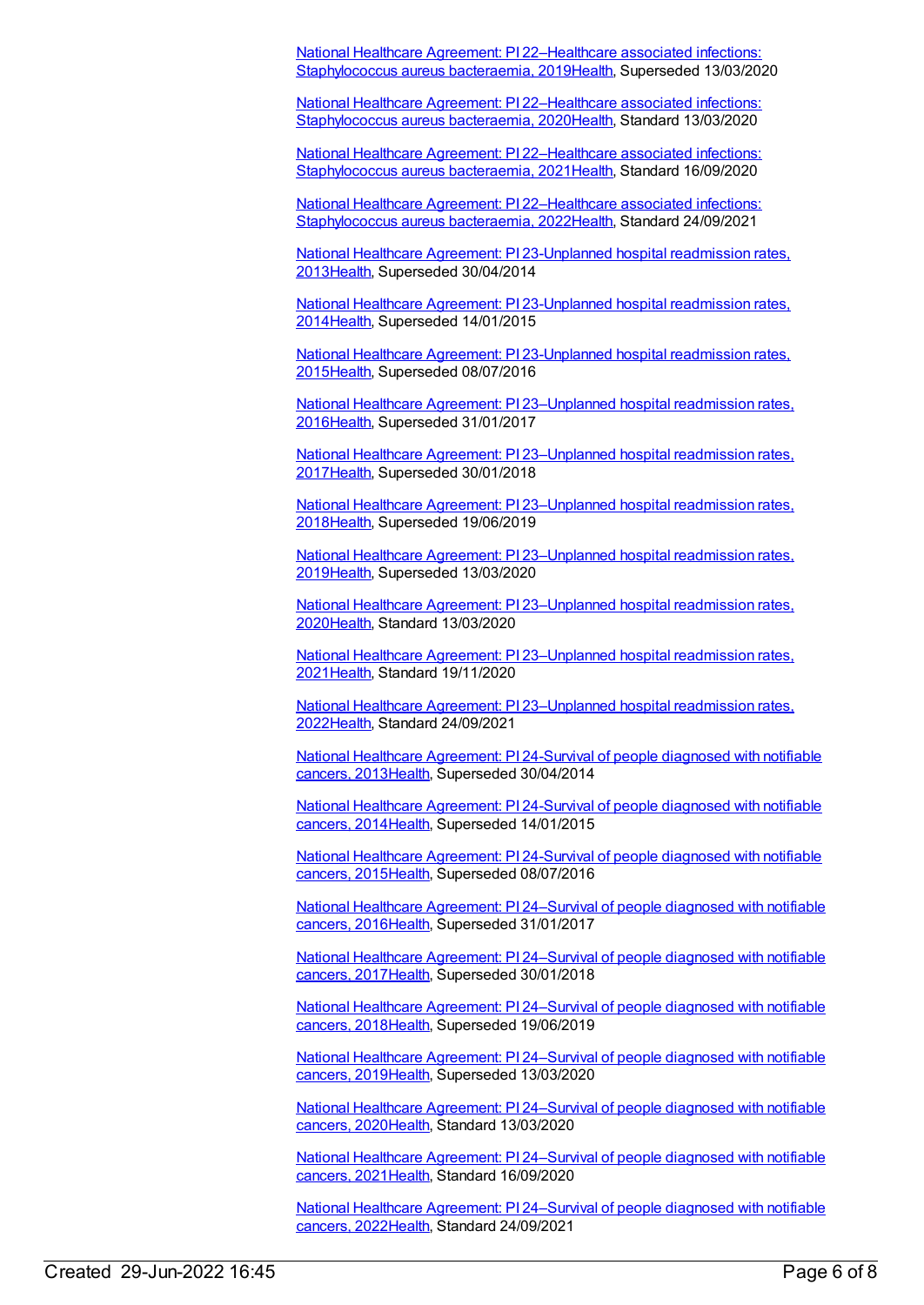National Healthcare [Agreement:](https://meteor.aihw.gov.au/content/559016) PI 25-Rate of community follow up within first seven days of discharge from a psychiatric admission, 2015[Health](https://meteor.aihw.gov.au/RegistrationAuthority/12), Superseded 08/07/2016

National Healthcare [Agreement:](https://meteor.aihw.gov.au/content/598728) PI 25–Rate of community follow up within first seven days of discharge from a psychiatric admission, 2016[Health](https://meteor.aihw.gov.au/RegistrationAuthority/12), Superseded 31/01/2017

National Healthcare [Agreement:](https://meteor.aihw.gov.au/content/630053) PI 25–Rate of community follow up within first seven days of discharge from a psychiatric admission, 2017 [Health](https://meteor.aihw.gov.au/RegistrationAuthority/12), Superseded 30/01/2018

National Healthcare [Agreement:](https://meteor.aihw.gov.au/content/658481) PI 25–Rate of community follow up within first seven days of discharge from a psychiatric admission, 2018[Health](https://meteor.aihw.gov.au/RegistrationAuthority/12), Superseded 19/06/2019

National Healthcare [Agreement:](https://meteor.aihw.gov.au/content/698886) PI 25–Rate of community follow up within first seven days of discharge from a psychiatric admission, 2019[Health](https://meteor.aihw.gov.au/RegistrationAuthority/12), Superseded 13/03/2020

National Healthcare [Agreement:](https://meteor.aihw.gov.au/content/716835) PI 25–Rate of community follow up within first seven days of discharge from a psychiatric admission, 2020[Health](https://meteor.aihw.gov.au/RegistrationAuthority/12), Standard 13/03/2020

National Healthcare [Agreement:](https://meteor.aihw.gov.au/content/725773) PI 25–Rate of community follow up within first seven days of discharge from a psychiatric admission, 2021 [Health](https://meteor.aihw.gov.au/RegistrationAuthority/12), Standard 16/09/2020

National Healthcare [Agreement:](https://meteor.aihw.gov.au/content/740828) PI 25–Rate of community follow up within first seven days of discharge from a psychiatric admission, 2022[Health](https://meteor.aihw.gov.au/RegistrationAuthority/12), Standard 24/09/2021

National Healthcare [Agreement:](https://meteor.aihw.gov.au/content/421623) PI 34-Waiting times for elective surgery, 201[1Health](https://meteor.aihw.gov.au/RegistrationAuthority/12), Superseded 31/10/2011

National Healthcare [Agreement:](https://meteor.aihw.gov.au/content/435861) PI 34-Waiting times for elective surgery, 201[2Health](https://meteor.aihw.gov.au/RegistrationAuthority/12), Superseded 25/06/2013

National Healthcare [Agreement:](https://meteor.aihw.gov.au/content/421621) PI 35-Waiting times for emergency department care, 201[1Health](https://meteor.aihw.gov.au/RegistrationAuthority/12), Superseded 31/10/2011

National Healthcare [Agreement:](https://meteor.aihw.gov.au/content/435863) PI 35-Waiting times for emergency department care, 201[2Health](https://meteor.aihw.gov.au/RegistrationAuthority/12), Superseded 25/06/2013

National Healthcare [Agreement:](https://meteor.aihw.gov.au/content/402439) PI 36-Waiting times for admission following emergency department care, 201[1Health,](https://meteor.aihw.gov.au/RegistrationAuthority/12) Superseded 31/10/2011

National Healthcare [Agreement:](https://meteor.aihw.gov.au/content/435865) PI 36-Waiting times for admission following emergency department care, 201[2Health,](https://meteor.aihw.gov.au/RegistrationAuthority/12) Superseded 25/06/2013

National Healthcare Agreement: PI 37-Waiting times for [radiotherapy](https://meteor.aihw.gov.au/content/402443) and orthopaedic specialists, 201[1Health](https://meteor.aihw.gov.au/RegistrationAuthority/12), Superseded 31/10/2011

National Healthcare Agreement: PI 37-Waiting times for [radiotherapy](https://meteor.aihw.gov.au/content/435867) and orthopaedic specialists, 201[2Health](https://meteor.aihw.gov.au/RegistrationAuthority/12), Retired 25/06/2013

National Healthcare [Agreement:](https://meteor.aihw.gov.au/content/403062) PI 38-Adverse drug events in hospitals, 201[1Health](https://meteor.aihw.gov.au/RegistrationAuthority/12), Superseded 31/10/2011

National Healthcare [Agreement:](https://meteor.aihw.gov.au/content/443695) PI 38-Adverse drug events in hospitals, 201[2Health](https://meteor.aihw.gov.au/RegistrationAuthority/12), Retired 25/06/2013

National Healthcare Agreement: PI [39-Healthcare-associated](https://meteor.aihw.gov.au/content/421616) Staphylococcus aureus (including MRSA) bacteraemia in acute care hospitals, 201[1Health](https://meteor.aihw.gov.au/RegistrationAuthority/12), Superseded 31/10/2011

National Healthcare Agreement: PI [39-Healthcare-associated](https://meteor.aihw.gov.au/content/443699) Staphylococcus aureus (including MRSA) bacteraemia in acute care hospitals, 201[2Health](https://meteor.aihw.gov.au/RegistrationAuthority/12), Superseded 25/06/2013

National Healthcare Agreement: PI [40-Pressure](https://meteor.aihw.gov.au/content/403136) ulcers in hospitals, 201[1Health](https://meteor.aihw.gov.au/RegistrationAuthority/12), Superseded 31/10/2011